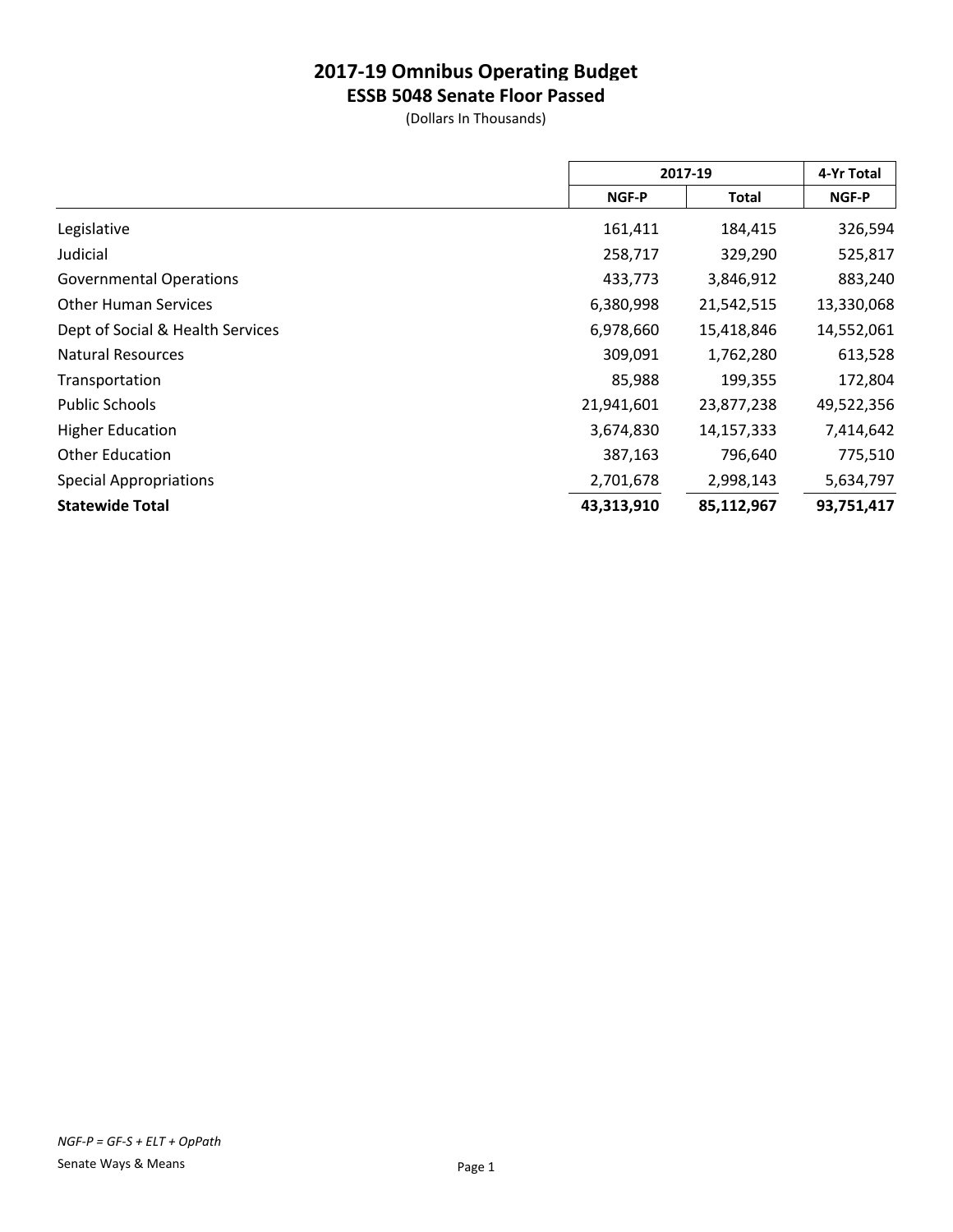**ESSB 5048 Senate Floor Passed**

|                                       |              | 2017-19      |         |
|---------------------------------------|--------------|--------------|---------|
|                                       | <b>NGF-P</b> | <b>Total</b> | NGF-P   |
| Legislative                           |              |              |         |
| House of Representatives              | 70,976       | 72,936       | 142,834 |
| Senate                                | 50,915       | 52,712       | 104,492 |
| Jt Leg Audit & Review Committee       | 82           | 8,801        | 128     |
| <b>LEAP Committee</b>                 | 0            | 4,079        | 0       |
| Office of the State Actuary           | 596          | 5,961        | 1,196   |
| Office of Legislative Support Svcs    | 8,766        | 8,926        | 17,914  |
| Joint Legislative Systems Comm        | 20,014       | 20,014       | 39,460  |
| <b>Statute Law Committee</b>          | 10,062       | 10,986       | 20,570  |
| <b>Total Legislative</b>              | 161,411      | 184,415      | 326,594 |
| <b>Judicial</b>                       |              |              |         |
| Supreme Court                         | 15,754       | 15,754       | 31,657  |
| State Law Library                     | 3,300        | 3,300        | 6,609   |
| Court of Appeals                      | 34,955       | 34,955       | 70,211  |
| <b>Commission on Judicial Conduct</b> | 2,504        | 2,504        | 4,891   |
| Administrative Office of the Courts   | 103,949      | 164,078      | 215,767 |
| Office of Public Defense              | 80,300       | 80,341       | 160,728 |
| Office of Civil Legal Aid             | 17,955       | 28,358       | 35,953  |
| <b>Total Judicial</b>                 | 258,717      | 329,290      | 525,817 |
| <b>Total Legislative/Judicial</b>     | 420,128      | 513,705      | 852,411 |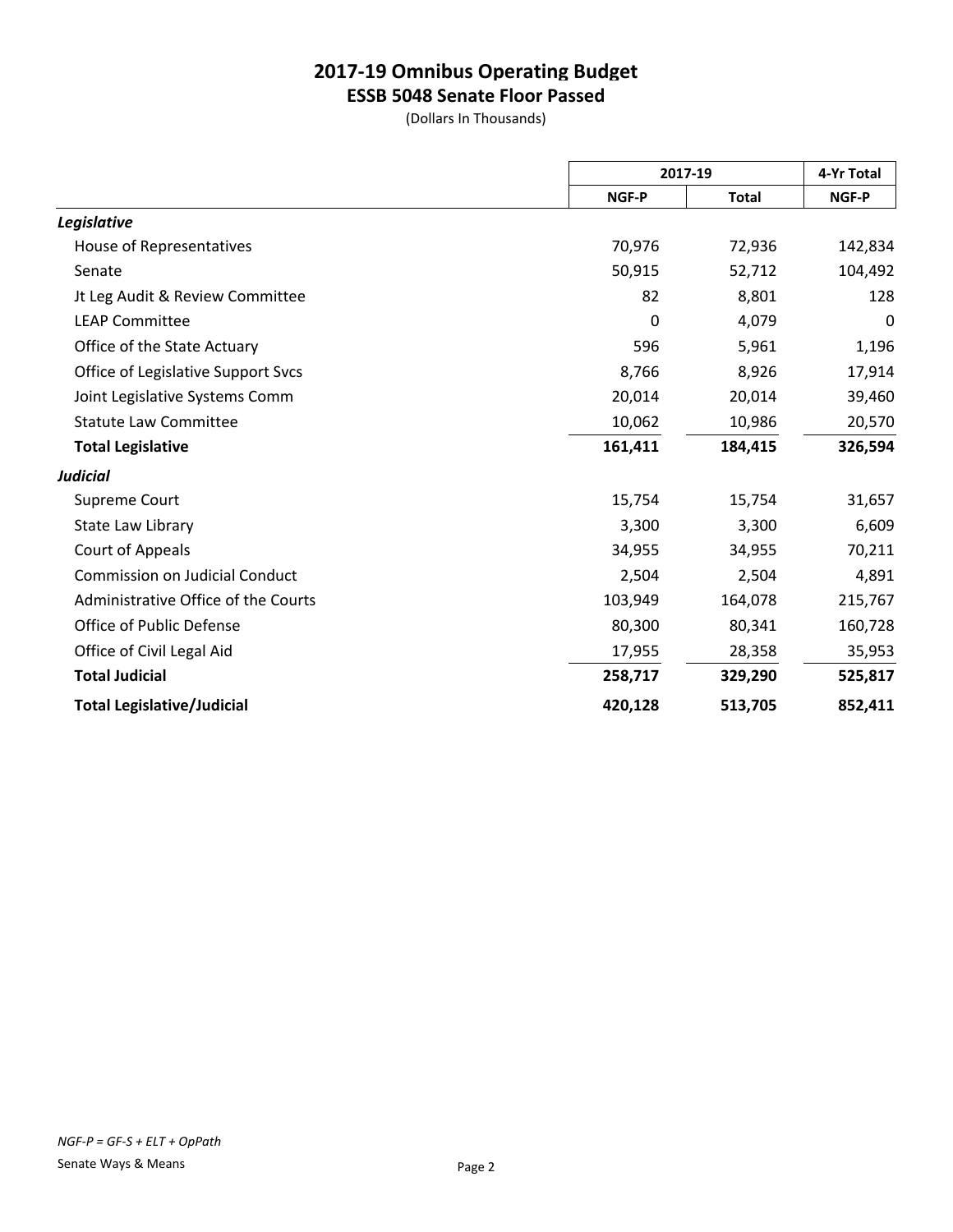**ESSB 5048 Senate Floor Passed**

(Dollars In Thousands)

|                                            | 2017-19 |              | 4-Yr Total |
|--------------------------------------------|---------|--------------|------------|
|                                            | NGF-P   | <b>Total</b> | NGF-P      |
| <b>Governmental Operations</b>             |         |              |            |
| Office of the Governor                     | 11,103  | 11,103       | 22,252     |
| Office of the Lieutenant Governor          | 1,273   | 1,368        | 2,564      |
| <b>Public Disclosure Commission</b>        | 5,445   | 5,445        | 10,907     |
| Office of the Secretary of State           | 27,973  | 85,903       | 52,328     |
| Governor's Office of Indian Affairs        | 545     | 545          | 1,077      |
| Asian-Pacific-American Affrs               | 499     | 499          | 1,007      |
| Office of the State Treasurer              | 0       | 18,341       | 0          |
| Office of the State Auditor                | 60      | 83,681       | 124        |
| <b>Comm Salaries for Elected Officials</b> | 389     | 389          | 773        |
| Office of the Attorney General             | 5,656   | 256,207      | 30,642     |
| <b>Caseload Forecast Council</b>           | 2,994   | 2,994        | 5,989      |
| Dept of Financial Institutions             | 0       | 52,216       | 0          |
| <b>Department of Commerce</b>              | 66,153  | 497,319      | 132,458    |
| Economic & Revenue Forecast Council        | 1,711   | 1,761        | 3,488      |
| <b>Office of Financial Management</b>      | 18,224  | 139,471      | 36,837     |
| Office of Administrative Hearings          | 0       | 37,653       | 0          |
| <b>State Lottery Commission</b>            | 0       | 1,051,337    | 0          |
| <b>Washington State Gambling Comm</b>      | 0       | 27,146       | 0          |
| WA State Comm on Hispanic Affairs          | 509     | 509          | 1,027      |
| African-American Affairs Comm              | 504     | 504          | 994        |
| Department of Retirement Systems           | 0       | 64,422       | 0          |
| <b>State Investment Board</b>              | 0       | 46,881       | 0          |
| Department of Revenue                      | 260,026 | 307,156      | 522,055    |
| <b>Board of Tax Appeals</b>                | 2,717   | 2,717        | 2,799      |
| Minority & Women's Business Enterp         | 0       | 4,703        | 0          |
| Office of Insurance Commissioner           | 0       | 62,295       | 0          |
| <b>Consolidated Technology Services</b>    | 0       | 289,272      | 0          |
| <b>State Board of Accountancy</b>          | 0       | 2,799        | 0          |
| <b>Forensic Investigations Council</b>     | 0       | 632          | 0          |
| Dept of Enterprise Services                | 8,656   | 327,971      | 17,314     |
| <b>Washington Horse Racing Commission</b>  | 0       | 5,852        | 0          |
| <b>Liquor and Cannabis Board</b>           | 717     | 93,315       | 1,443      |
| Utilities and Transportation Comm          | 0       | 71,861       | 0          |
| Board for Volunteer Firefighters           | 0       | 1,183        | 0          |
| Military Department                        | 15,488  | 274,772      | 30,848     |
|                                            |         |              |            |

*NGF-P = GF-S + ELT + OpPath*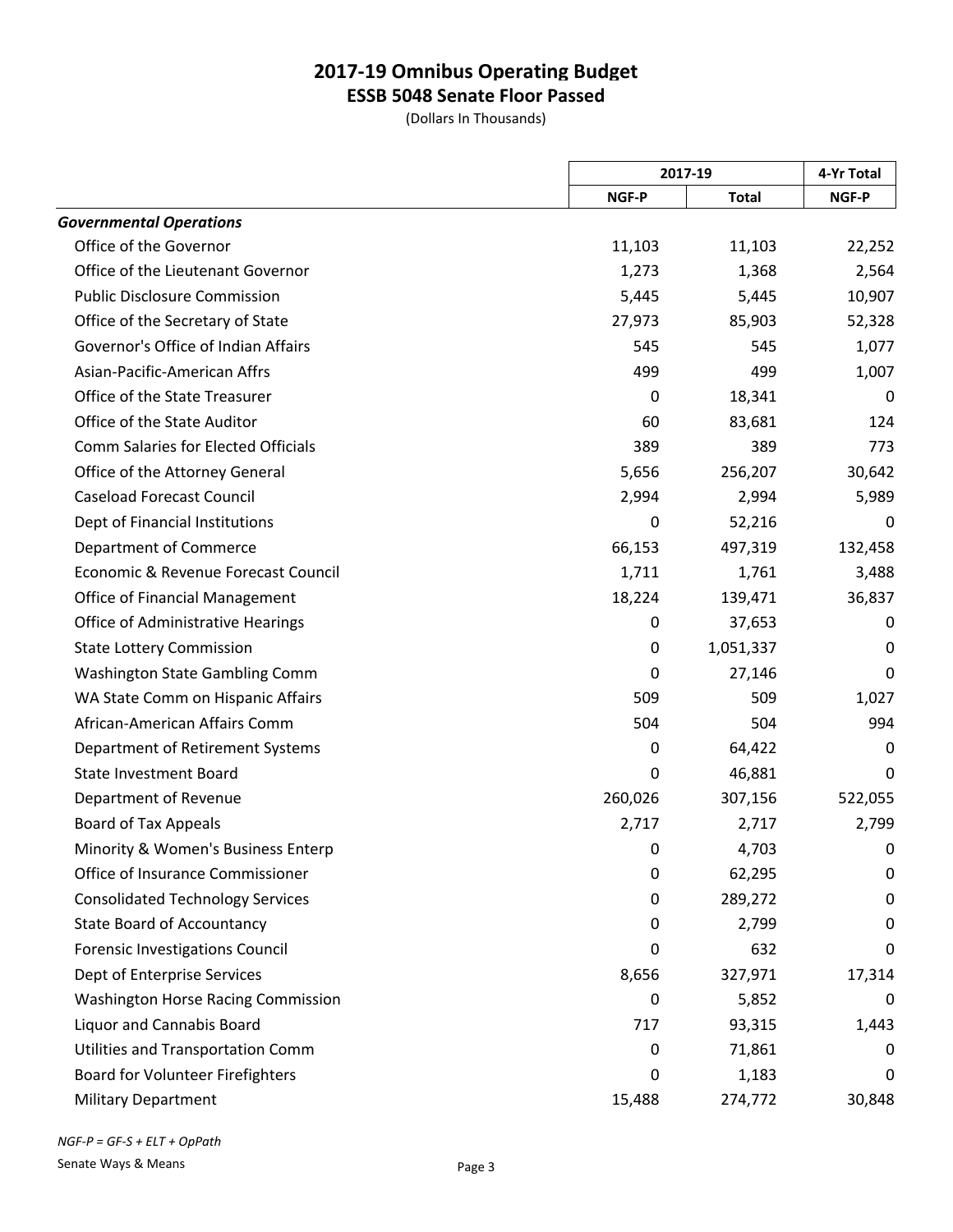**ESSB 5048 Senate Floor Passed**

|                                         | 2017-19               |           | 4-Yr Total   |
|-----------------------------------------|-----------------------|-----------|--------------|
|                                         | <b>NGF-P</b><br>Total |           | <b>NGF-P</b> |
| <b>Public Employment Relations Comm</b> | 0                     | 8.863     | 25           |
| <b>LEOFF 2 Retirement Board</b>         | 0                     | 2.399     | $\mathbf{0}$ |
| Archaeology & Historic Preservation     | 3,131                 | 5.428     | 6,288        |
| <b>Total Governmental Operations</b>    | 433,773               | 3,846,912 | 883,240      |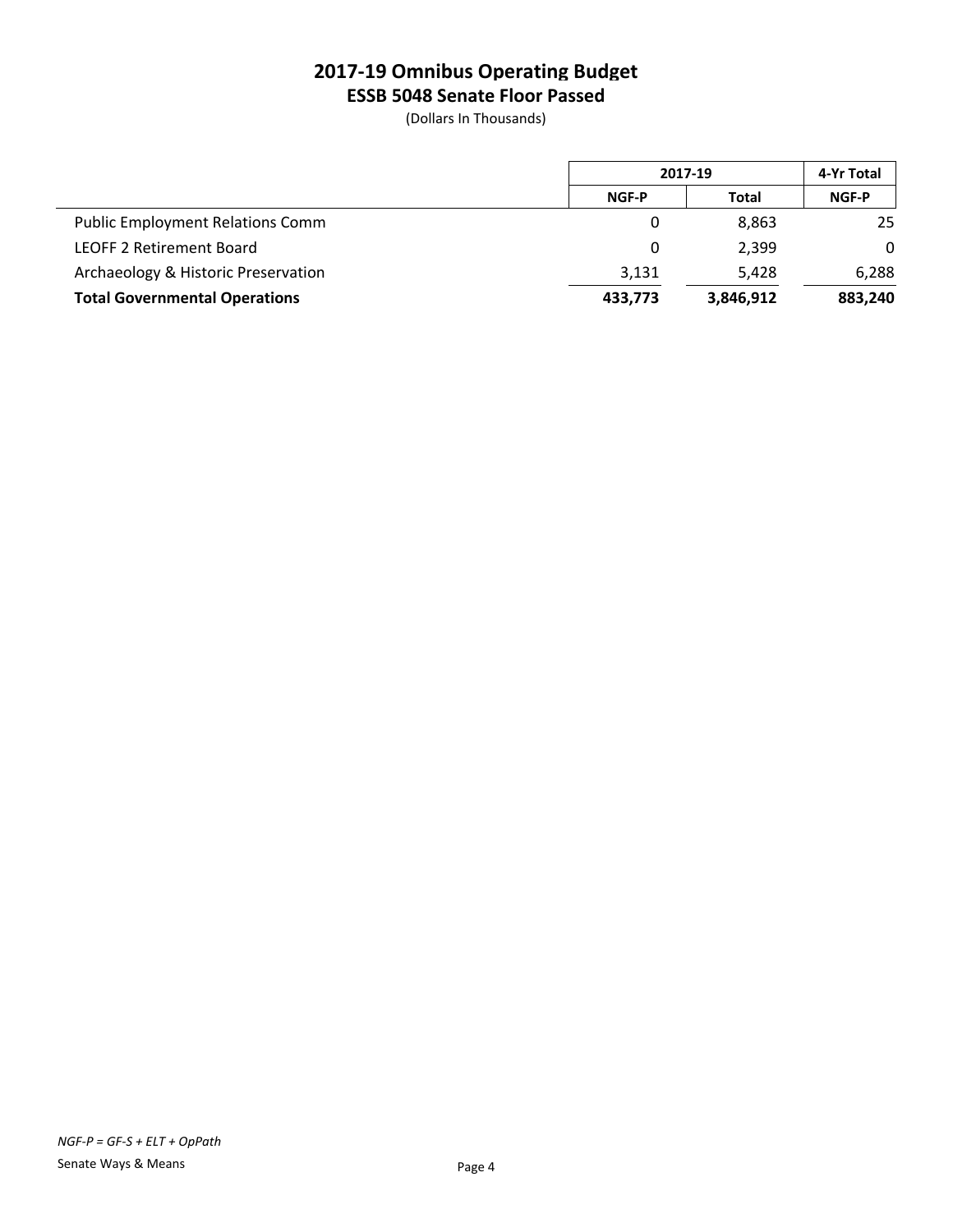**ESSB 5048 Senate Floor Passed**

|                                           |           | 2017-19    |            |
|-------------------------------------------|-----------|------------|------------|
|                                           | NGF-P     | Total      | NGF-P      |
| <b>Other Human Services</b>               |           |            |            |
| WA State Health Care Authority            | 4,236,890 | 16,795,983 | 9,024,090  |
| Human Rights Commission                   | 4,413     | 6,767      | 8,844      |
| <b>Bd of Industrial Insurance Appeals</b> | 0         | 42,668     | $\Omega$   |
| <b>Criminal Justice Training Comm</b>     | 40,600    | 55,466     | 76,567     |
| Department of Labor and Industries        | 34,648    | 752,741    | 70,384     |
| Department of Health                      | 129,338   | 1,195,896  | 257,385    |
| Department of Veterans' Affairs           | 18,005    | 147,232    | 35,893     |
| <b>Department of Corrections</b>          | 1,912,219 | 1,926,771  | 3,847,127  |
| Dept of Services for the Blind            | 4,885     | 31,486     | 9,778      |
| <b>Employment Security Department</b>     | 0         | 587,505    | 0          |
| <b>Total Other Human Services</b>         | 6,380,998 | 21,542,515 | 13,330,068 |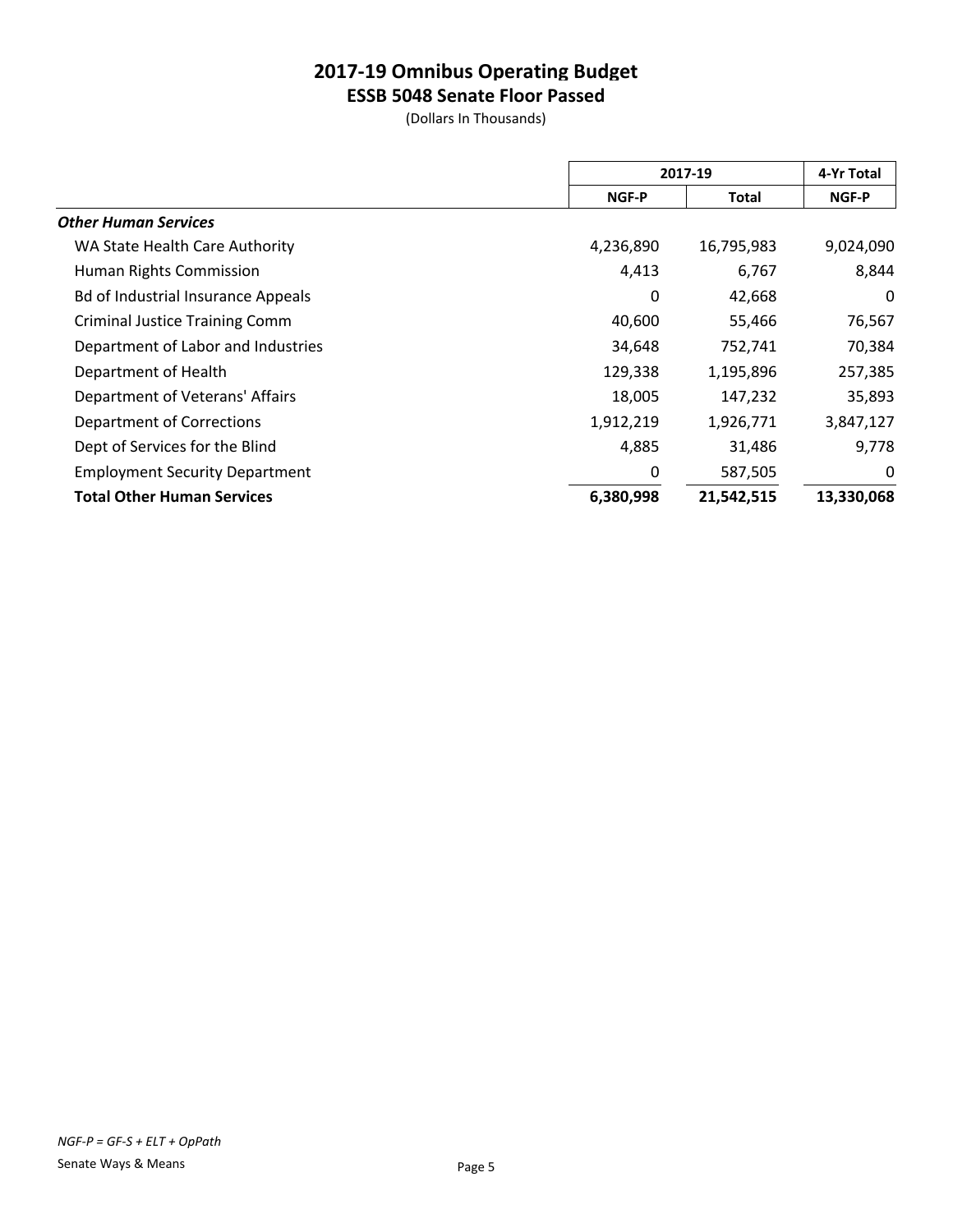**ESSB 5048 Senate Floor Passed**

|                                                   |            | 2017-19    |            |
|---------------------------------------------------|------------|------------|------------|
|                                                   | NGF-P      | Total      | NGF-P      |
| <b>Dept of Social &amp; Health Services</b>       |            |            |            |
| <b>Children and Family Services</b>               | 673,122    | 1,205,089  | 1,357,242  |
| Juvenile Rehabilitation                           | 185,915    | 191,560    | 375,286    |
| Mental Health                                     | 1,305,970  | 2,542,400  | 2,750,624  |
| Developmental Disabilities                        | 1,395,953  | 2,868,089  | 2,945,069  |
| Long-Term Care                                    | 2,206,691  | 5,112,756  | 4,609,960  |
| <b>Economic Services Administration</b>           | 713,248    | 2,138,938  | 1,497,824  |
| Alcohol & Substance Abuse                         | 161,935    | 819,124    | 341,022    |
| <b>Vocational Rehabilitation</b>                  | 26,922     | 124,250    | 54,124     |
| <b>Administration/Support Svcs</b>                | 70,751     | 113,210    | 141,529    |
| <b>Special Commitment Center</b>                  | 85,265     | 85,265     | 172,314    |
| Payments to Other Agencies                        | 152,888    | 218,165    | 307,067    |
| <b>Total Dept of Social &amp; Health Services</b> | 6,978,660  | 15,418,846 | 14,552,061 |
| <b>Total Human Services</b>                       | 13,359,658 | 36,961,361 | 27,882,129 |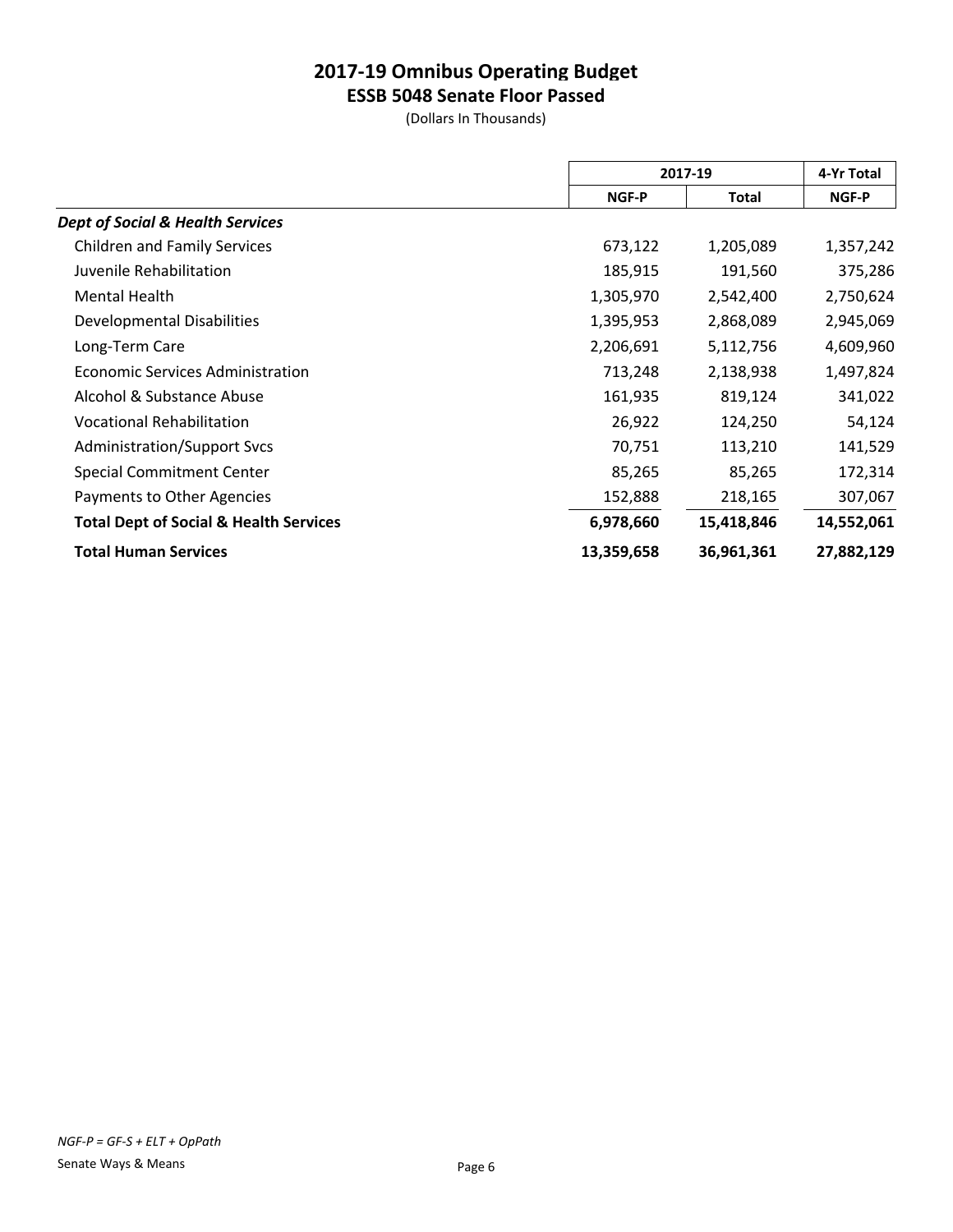**ESSB 5048 Senate Floor Passed**

|                                        | 2017-19        |           | 4-Yr Total |
|----------------------------------------|----------------|-----------|------------|
|                                        | NGF-P<br>Total | NGF-P     |            |
| <b>Natural Resources</b>               |                |           |            |
| Columbia River Gorge Commission        | 462            | 1,424     | 939        |
| Department of Ecology                  | 50,334         | 472,762   | 100,637    |
| WA Pollution Liab Insurance Program    | 0              | 1,774     | 0          |
| <b>State Parks and Recreation Comm</b> | 18,706         | 159,954   | 37,549     |
| Rec and Conservation Funding Board     | 2,787          | 11,379    | 4,483      |
| Environ & Land Use Hearings Office     | 4,465          | 4,465     | 8,968      |
| <b>State Conservation Commission</b>   | 13,632         | 24,535    | 27,312     |
| Dept of Fish and Wildlife              | 82,296         | 417,302   | 156,807    |
| <b>Puget Sound Partnership</b>         | 4,812          | 14,954    | 9,600      |
| Department of Natural Resources        | 98,305         | 462,318   | 200,713    |
| Department of Agriculture              | 33,292         | 191,413   | 66,518     |
| <b>Total Natural Resources</b>         | 309,091        | 1,762,280 | 613,528    |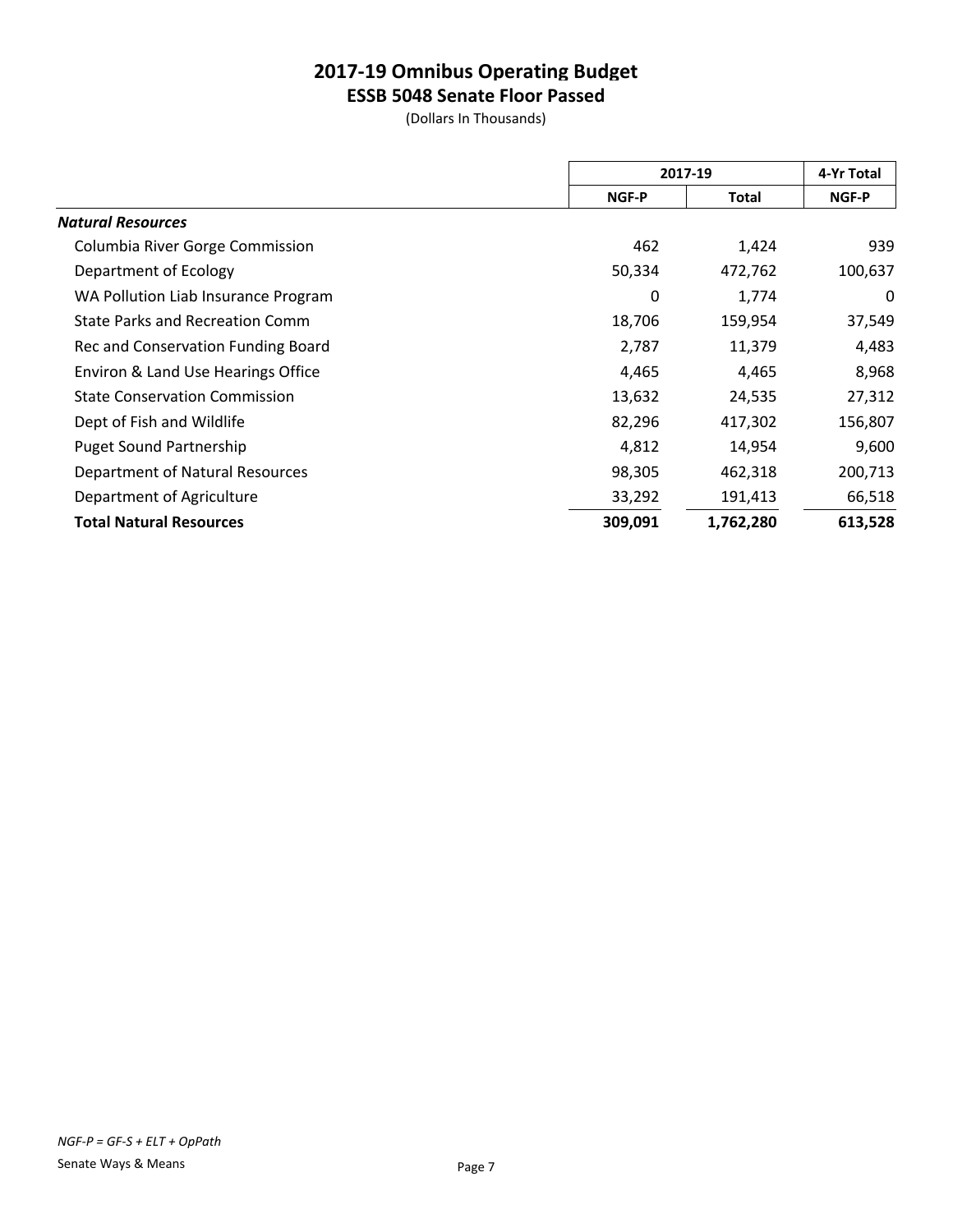**ESSB 5048 Senate Floor Passed**

|                                |              | 2017-19      |              |
|--------------------------------|--------------|--------------|--------------|
|                                | <b>NGF-P</b> | <b>Total</b> | <b>NGF-P</b> |
| <b>Transportation</b>          |              |              |              |
| <b>Washington State Patrol</b> | 82,722       | 153,238      | 166,298      |
| Department of Licensing        | 3,266        | 46,117       | 6,506        |
| <b>Total Transportation</b>    | 85,988       | 199,355      | 172,804      |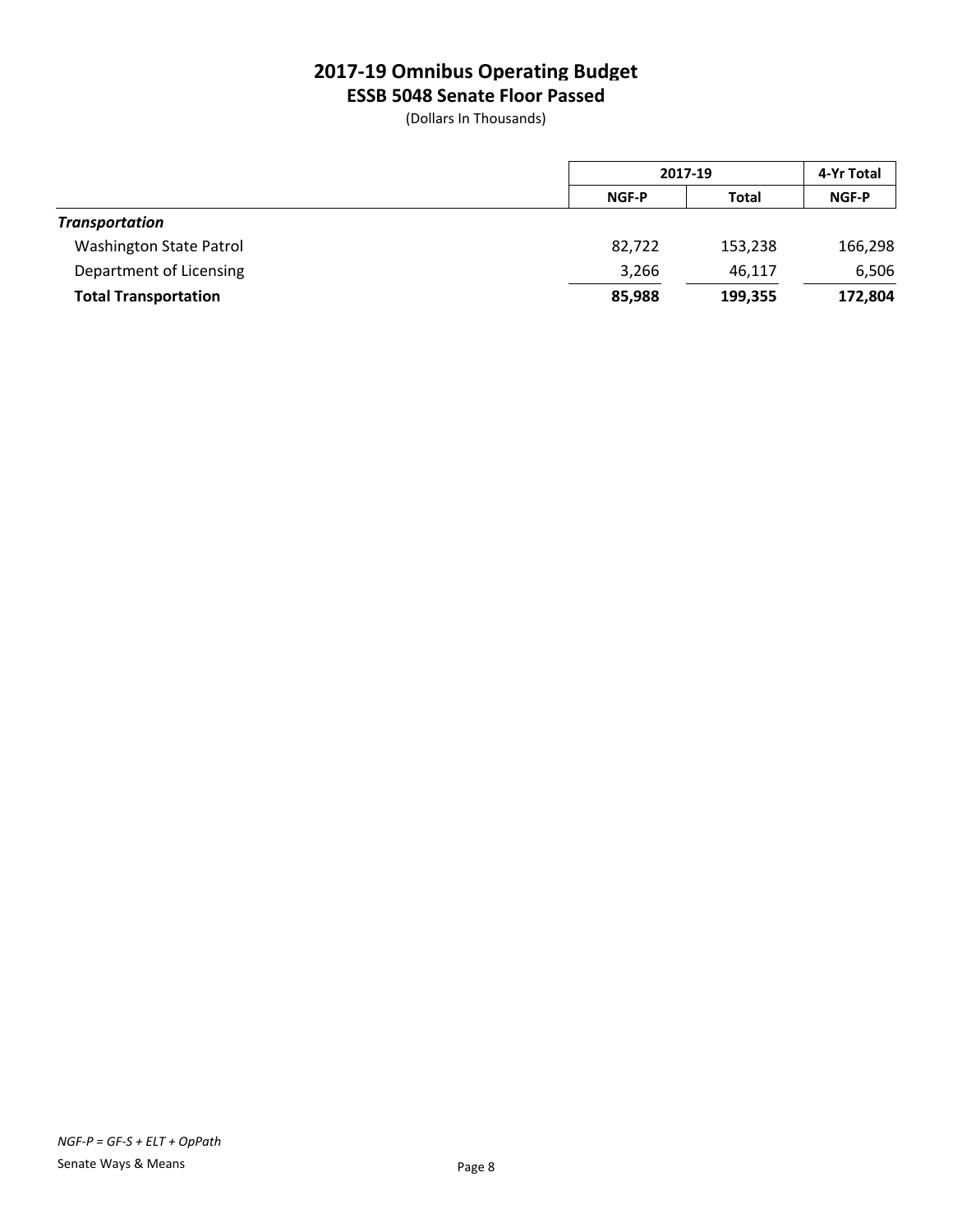**ESSB 5048 Senate Floor Passed**

|                                           |              | 2017-19      |            |
|-------------------------------------------|--------------|--------------|------------|
|                                           | <b>NGF-P</b> | <b>Total</b> | NGF-P      |
| <b>Public Schools</b>                     |              |              |            |
| OSPI & Statewide Programs                 | 95,938       | 179,466      | 182,940    |
| <b>General Apportionment</b>              | 17,103,487   | 17,103,487   | 40,766,048 |
| <b>Pupil Transportation</b>               | 643,518      | 643,518      | 660,768    |
| <b>School Food Services</b>               | 14,222       | 696,412      | 28,664     |
| <b>Special Education</b>                  | 2,086,413    | 2,557,086    | 4,504,420  |
| <b>Educational Service Districts</b>      | 16,970       | 16,970       | 34,194     |
| Levy Equalization                         | 665,689      | 665,689      | 677,971    |
| Elementary/Secondary School Improv        | 0            | 4,802        | 0          |
| <b>Institutional Education</b>            | 27,119       | 27,119       | 54,761     |
| Ed of Highly Capable Students             | 32,627       | 32,627       | 84,184     |
| <b>Education Reform</b>                   | 213,681      | 308,293      | 371,830    |
| <b>Transitional Bilingual Instruction</b> | 292,382      | 384,626      | 640,732    |
| Learning Assistance Program (LAP)         | 535,886      | 1,041,373    | 1,195,174  |
| <b>Charter Schools Apportionment</b>      | 65,672       | 65,672       | 170,663    |
| <b>Charter School Commission</b>          | 798          | 2,899        | 1,306      |
| <b>Compensation Adjustments</b>           | 147,199      | 147,199      | 147,591    |
| Washington Charter School Comm            | 0            | 0            | 1,109      |
| <b>Total Public Schools</b>               | 21,941,601   | 23,877,238   | 49,522,356 |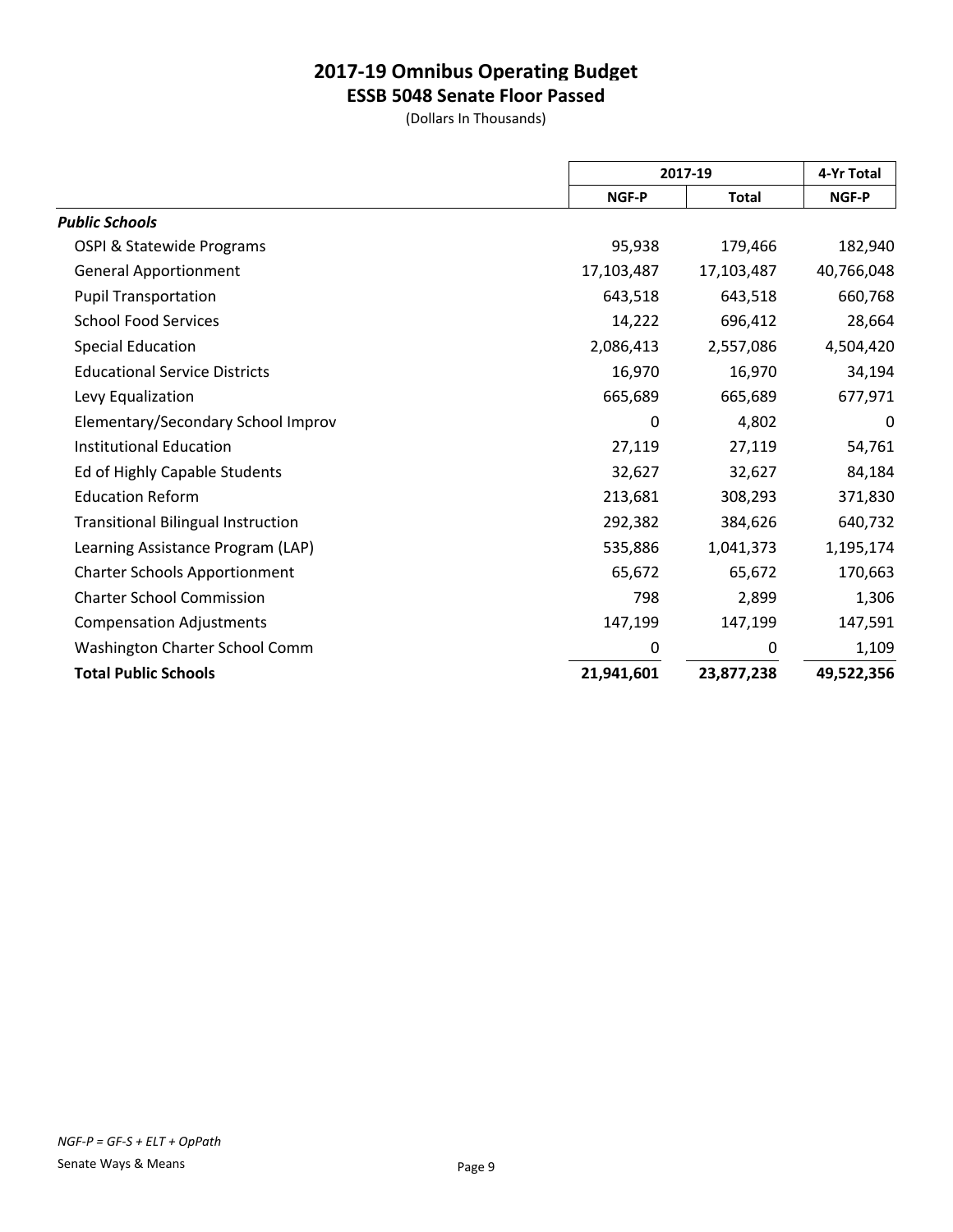**ESSB 5048 Senate Floor Passed**

|                                            |            | 2017-19      |            |
|--------------------------------------------|------------|--------------|------------|
|                                            | NGF-P      | <b>Total</b> | NGF-P      |
| <b>Higher Education</b>                    |            |              |            |
| <b>Student Achievement Council</b>         | 675,088    | 715,363      | 1,352,847  |
| University of Washington                   | 696,701    | 7,671,009    | 1,397,902  |
| <b>Washington State University</b>         | 464,195    | 1,601,240    | 938,881    |
| Eastern Washington University              | 115,269    | 309,561      | 232,575    |
| <b>Central Washington University</b>       | 116,897    | 388,956      | 235,980    |
| The Evergreen State College                | 59,422     | 147,386      | 119,478    |
| <b>Western Washington University</b>       | 152,307    | 381,759      | 307,744    |
| Community/Technical College System         | 1,394,951  | 2,942,059    | 2,829,234  |
| <b>Total Higher Education</b>              | 3,674,830  | 14,157,333   | 7,414,642  |
| <b>Other Education</b>                     |            |              |            |
| State School for the Blind                 | 13,452     | 17,365       | 27,015     |
| Childhood Deafness & Hearing Loss          | 20,459     | 20,855       | 41,079     |
| Workforce Trng & Educ Coord Board          | 3,594      | 59,532       | 6,985      |
| Department of Early Learning               | 338,127    | 680,212      | 677,530    |
| <b>Washington State Arts Commission</b>    | 2,748      | 4,876        | 5,219      |
| <b>Washington State Historical Society</b> | 4,977      | 7,400        | 10,035     |
| East Wash State Historical Society         | 3,806      | 6,400        | 7,647      |
| <b>Total Other Education</b>               | 387,163    | 796,640      | 775,510    |
| <b>Total Education</b>                     | 26,003,594 | 38,831,211   | 57,712,508 |